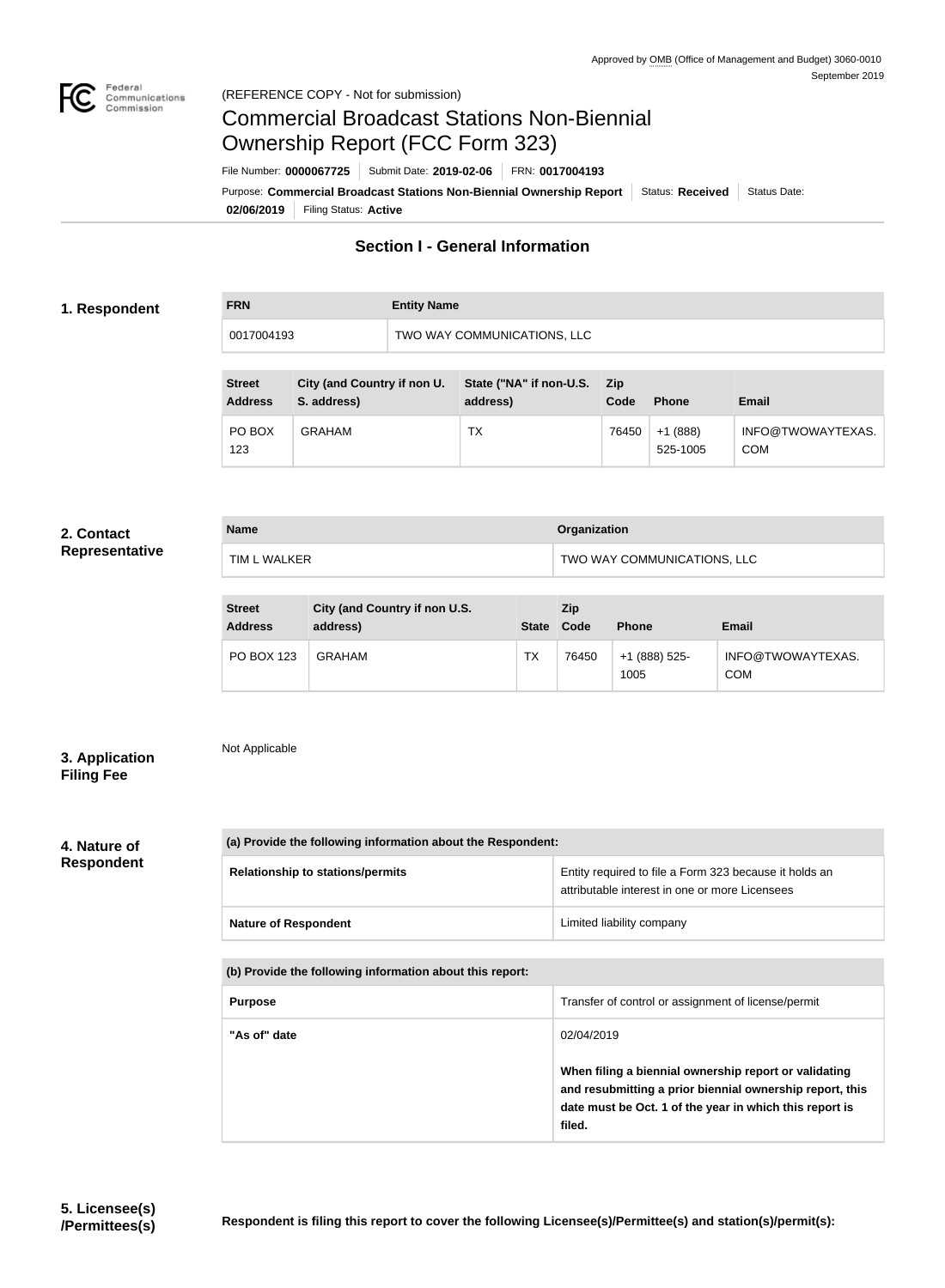| Licensee/Permittee Name<br><b>FRN</b> |                  |              |              |                |
|---------------------------------------|------------------|--------------|--------------|----------------|
| TWO WAY COMMUNICATIONS, LLC           |                  |              |              | 0017004193     |
|                                       |                  |              |              |                |
| Fac. ID No.                           | <b>Call Sign</b> | <b>City</b>  | <b>State</b> | <b>Service</b> |
| 198776                                | <b>KCKB</b>      | <b>MORAN</b> | ТX           | <b>FM</b>      |

198777 KBLY NEWCASTLE TX FM

## **Section II – Non-Biennial Ownership Information**

# **(a)** Ownership Interests. This Question requires Respondents to enter detailed information about ownership interests by generating a series of subforms. Answer each question on each subform. The first subform listing should be for the Respondent itself. If the Respondent is not a natural person, also list each of the officers, directors, stockholders, non-insulated partners, non-insulated members, and any other persons or entities with a direct attributable interest in the Respondent pursuant to the standards set forth in 47 C.F.R. Section 73.3555. (A "direct" interest is one that is not held through any intervening companies or entities.) List each interest holder with a direct attributable interest in the Respondent separately. Leave the percentage of total assets (Equity Debt Plus) field blank for an interest holder unless that interest holder has an attributable interest in the Respondent solely on the basis of the Commission's Equity Debt Plus attribution standard, 47 C.F.R. Section 73.3555, Note 2(i). In the case of vertical or indirect ownership structures, list only those interests in the Respondent that also represent an attributable interest in the Licensee(s) or Permittee(s) for which the report is being submitted. Entities that are part of an organizational structure that includes holding companies or other forms of indirect ownership must file separate ownership reports. In such a structure do not report, or file a separate report for, any interest holder that does not have an attributable interest in the Licensee(s) or Permittee(s) for which the report is being submitted. Please see the Instructions for further detail concerning interests that must be reported in response to this question. The Respondent must provide an FCC Registration Number for each interest holder reported in response to this question. Please see the Instructions for detailed information and guidance concerning this requirement. **Ownership Information FRN** 0017004193 **Entity Name TWO WAY COMMUNICATIONS, LLC Address PO Box Street 1** PO BOX 123 **Street 2 City** GRAHAM **State ("NA" if non-U.S. address)** TX **Zip/Postal Code** 76450 **2. Ownership Interests** Licensee/Permittee Respondents should list all contracts and other instruments set forth in 47 C.F.R. Section 73.3613(a) through (c) for the facility or facilities listed on this report. In addition, attributable Local Marketing Agreements (LMAs) and attributable Joint Sales Agreements (JSAs) must be disclosed by the licensee of the brokering station on its ownership report. If the agreement is an attributable LMA, an attributable JSA, or a network affiliation agreement, check the appropriate box. Otherwise, select "Other." Non-Licensee/Permittee Respondents should select "Not Applicable" in response to this question. Not Applicable. **1. 47 C.F.R. Section 73.3613 and Other Documents**

**Country (if non-U.S.** 

United States

**address)**

**Listing Type** Respondent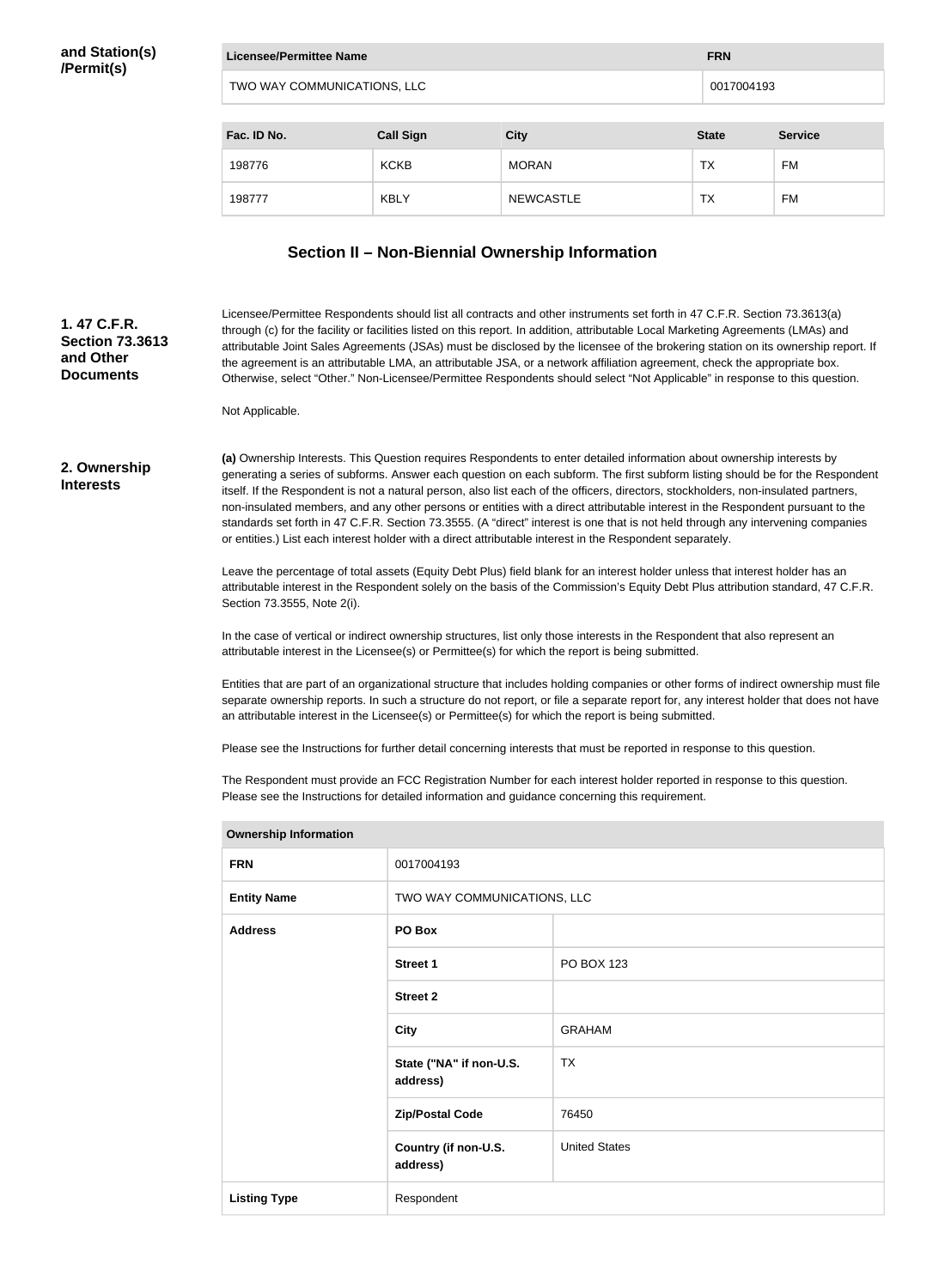| <b>Positional Interests</b><br>(check all that apply)                                                                      | Respondent                                |         |                      |
|----------------------------------------------------------------------------------------------------------------------------|-------------------------------------------|---------|----------------------|
| <b>Interest Percentages</b><br>(enter percentage values                                                                    | Voting                                    | $0.0\%$ | Jointly Held?<br>No. |
| from 0.0 to 100.0)                                                                                                         | <b>Total assets (Equity Debt</b><br>Plus) | $0.0\%$ |                      |
| Does interest holder have an attributable interest in one or more broadcast stations<br>that do not appear on this report? |                                           |         | No.                  |

## **Ownership Information**

| <b>FRN</b>                                                                                                                       | 0007075930                                |                      |                                   |  |
|----------------------------------------------------------------------------------------------------------------------------------|-------------------------------------------|----------------------|-----------------------------------|--|
| <b>Name</b>                                                                                                                      | Timothy L. Walker                         |                      |                                   |  |
| <b>Address</b>                                                                                                                   | PO Box                                    |                      |                                   |  |
|                                                                                                                                  | <b>Street 1</b>                           | 1522 CAROLINA STREET |                                   |  |
|                                                                                                                                  | <b>Street 2</b>                           |                      |                                   |  |
|                                                                                                                                  | <b>City</b>                               | Graham               |                                   |  |
|                                                                                                                                  | State ("NA" if non-U.S.<br>address)       | <b>TX</b>            |                                   |  |
|                                                                                                                                  | <b>Zip/Postal Code</b>                    | 76450                |                                   |  |
|                                                                                                                                  | Country (if non-U.S.<br>address)          | <b>United States</b> |                                   |  |
| <b>Listing Type</b>                                                                                                              | Other Interest Holder                     |                      |                                   |  |
| <b>Positional Interests</b><br>(check all that apply)                                                                            | Other - President                         |                      |                                   |  |
| <b>Interest Percentages</b><br>(enter percentage values                                                                          | Voting                                    | 49.0%                | <b>Jointly Held?</b><br><b>No</b> |  |
| from 0.0 to 100.0)                                                                                                               | <b>Total assets (Equity Debt</b><br>Plus) | 49.0%                |                                   |  |
| Does interest holder have an attributable interest in one or more broadcast stations<br>No<br>that do not appear on this report? |                                           |                      |                                   |  |

#### **Ownership Information**

| <b>FRN</b>     | 0025561945                          |                      |  |
|----------------|-------------------------------------|----------------------|--|
| <b>Name</b>    | <b>Stacey Walker</b>                |                      |  |
| <b>Address</b> | PO Box                              |                      |  |
|                | <b>Street 1</b>                     | 1522 CAROLINA STREET |  |
|                | <b>Street 2</b>                     |                      |  |
|                | <b>City</b>                         | Graham               |  |
|                | State ("NA" if non-U.S.<br>address) | <b>TX</b>            |  |
|                | <b>Zip/Postal Code</b>              | 76450                |  |
|                | Country (if non-U.S.<br>address)    | <b>United States</b> |  |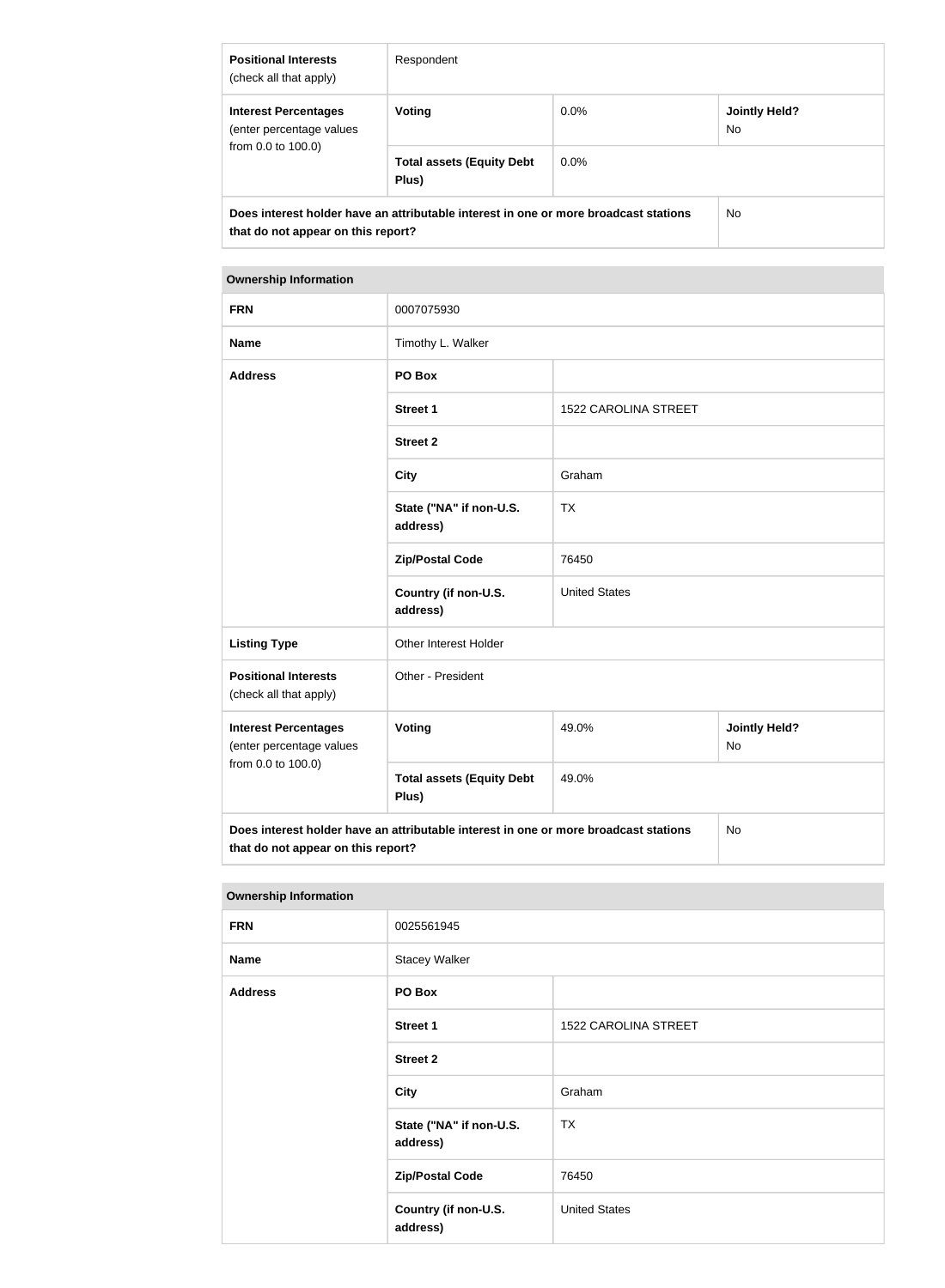| <b>Listing Type</b>                                                                                                                                                                                                                                                                                                     | <b>Other Interest Holder</b>                                                                                                                                                                                                                                                                                                                                                                                                            |       |                                   |
|-------------------------------------------------------------------------------------------------------------------------------------------------------------------------------------------------------------------------------------------------------------------------------------------------------------------------|-----------------------------------------------------------------------------------------------------------------------------------------------------------------------------------------------------------------------------------------------------------------------------------------------------------------------------------------------------------------------------------------------------------------------------------------|-------|-----------------------------------|
| <b>Positional Interests</b><br>(check all that apply)                                                                                                                                                                                                                                                                   | Other - VP, Secretary and Treasurer                                                                                                                                                                                                                                                                                                                                                                                                     |       |                                   |
| <b>Interest Percentages</b><br>(enter percentage values                                                                                                                                                                                                                                                                 | Voting                                                                                                                                                                                                                                                                                                                                                                                                                                  | 51.0% | <b>Jointly Held?</b><br><b>No</b> |
| from 0.0 to 100.0)                                                                                                                                                                                                                                                                                                      | <b>Total assets (Equity Debt</b><br>Plus)                                                                                                                                                                                                                                                                                                                                                                                               | 51.0% |                                   |
| that do not appear on this report?                                                                                                                                                                                                                                                                                      | Does interest holder have an attributable interest in one or more broadcast stations                                                                                                                                                                                                                                                                                                                                                    |       | <b>No</b>                         |
| If "No," submit as an exhibit an explanation.                                                                                                                                                                                                                                                                           | (b) Respondent certifies that any interests, including equity, financial, or voting<br>interests, not reported in this filing are non-attributable.                                                                                                                                                                                                                                                                                     |       | Yes                               |
| filed, as defined in 47 C.F.R. Section 73.3555?<br>EITHER the subform OR the spreadsheet option below.<br>submit should use the spreadsheet option.                                                                                                                                                                     | (c) Does the Respondent or any reported interest holder<br>hold an attributable interest in any newspaper entities in<br>the same market as any station for which this report is<br>If "Yes," provide information describing the interest(s), using<br>Respondents with a large number (50 or more) of entries to<br>NOTE: Spreadsheets must be submitted in a special XML<br>Spreadsheet format with the appropriate structure that is | No.   |                                   |
| use the spreadsheet option to complete this question<br>(including templates to start with), please Click Here.                                                                                                                                                                                                         | specified in the documentation. For instructions on how to                                                                                                                                                                                                                                                                                                                                                                              |       |                                   |
| that interest holder has an attributable interest in the<br>Equity Debt Plus attribution standard, 47 C.F.R. Section<br>for an interest holder unless that interest holder has an<br>attributable interest in the newspaper entity solely on the<br>basis of the Commission's Equity Debt Plus attribution<br>standard. | If using the subform, leave the percentage of total assets<br>(Equity Debt Plus) field blank for an interest holder unless<br>newspaper entity solely on the basis of the Commission's<br>73.3555, Note 2(i). If using an XML Spreadsheet, enter "NA"<br>into the percentage of total assets (Equity Debt Plus) field                                                                                                                   |       |                                   |
| for each interest holder reported in response to this<br>and guidance concerning this requirement.                                                                                                                                                                                                                      | The Respondent must provide an FCC Registration Number<br>question. Please see the Instructions for detailed information                                                                                                                                                                                                                                                                                                                |       |                                   |

**(d) Are any of the individuals listed as an attributable interest holder in the Respondent married to each other or related to each other as parentchild or as siblings?** Yes

If "Yes," provide the following information for each such the relationship.

## **Family Relationships**

| <b>FRN</b><br>Walker<br>0025561945<br>∼mcl∧<br>דור |  |  |  |  |
|----------------------------------------------------|--|--|--|--|
|----------------------------------------------------|--|--|--|--|